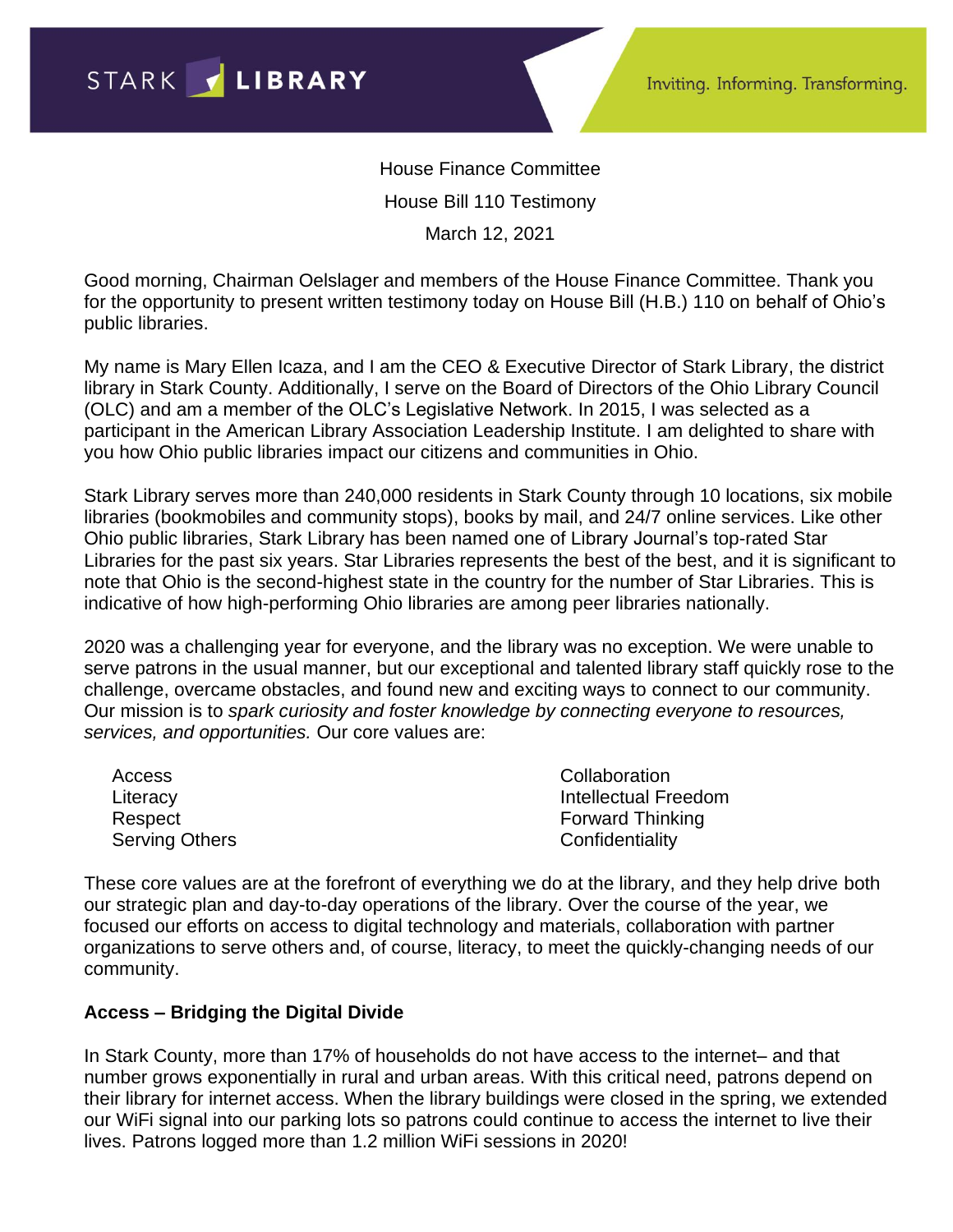More than 11% of Stark County households do not have a computer in their home. Patrons use library computers to access email, search for jobs, complete job training programs, apply for government assistance, complete schoolwork, and much more. In order to meet this digital literacy need, one of the first services we began offering in our facilities when we re-opened was access to computers. In 2020, patrons logged almost 53,000 computer sessions.

We received a letter from one patron who used library computers almost exclusively to attain his bachelor's degree in Health and Human Services. Charles said, "Your computers and friendly staff helped me immensely in graduating."

During 2020, usage of digital materials like eBooks, eAudiobooks, eMagazines, and streaming movies and television soared. We re-prioritized our budget to accommodate an 18% growth in these materials. As we re-opened our buildings, we offered Library-to-Go services, allowing patrons to reserve materials for pick up curbside or via drive through, and Books by Mail as safe alternatives for delivery of materials.

With school closures in March, schools, parents, and children had to quickly adapt to an online learning environment. We partnered with a local school system to help families and teachers by providing 50 WiFi hotspots with unlimited data to access the necessary school services from home – in addition to the 265 WiFi hotspots that circulated more than 1,300 times in the community.

## **Collaboration and Serving Others**

As the pandemic ravaged our schools, many children in Stark County were faced with food insecurity because they were no longer able to access free meals at school. Through our partnerships with community organizations, we served thousands of children and families during 2020 – providing more than 4,000 meals. The library's bookmobiles provided WiFi access at community stops and during meal distribution. For one of the local school districts, the Library provided deposit collections to all elementary schools so that students and teachers could still access library materials even though the children could not visit the library.

With the help of acrylic barriers and Personal Protective Equipment, we were able to safely reopen all of our buildings by the end of summer. Patrons were thrilled to be able to browse the collection, talk to their favorite librarians, and access critical services such as document printing, notary, passports, and one-on-one technical help.

## **Literacy**

At Stark Library, everything revolves around literacy. I've already addressed how we meet digital literacy needs in our community; now let's talk about early literacy. Through our partnership with Dolly Parton's Imagination Library and the Governor's Imagination Library, we have registered almost 6,300 children and mailed more than 33,000 books. Our SPARK parent partners worked with more than 1,400 children and their caregivers to develop skills necessary for kindergarten. transforming their in-home visits to virtual visits. They dropped off care packages with books and crafts to children's homes, and then met with them virtually to read stories and do literacy activities.

Hosting in-person programs has traditionally been one of the strongest ways to connect with patrons. Covid-19 brought those to an abrupt stop, but that did not stop our librarians and programmers. They quickly adapted and developed virtual programs, such as storytimes, book